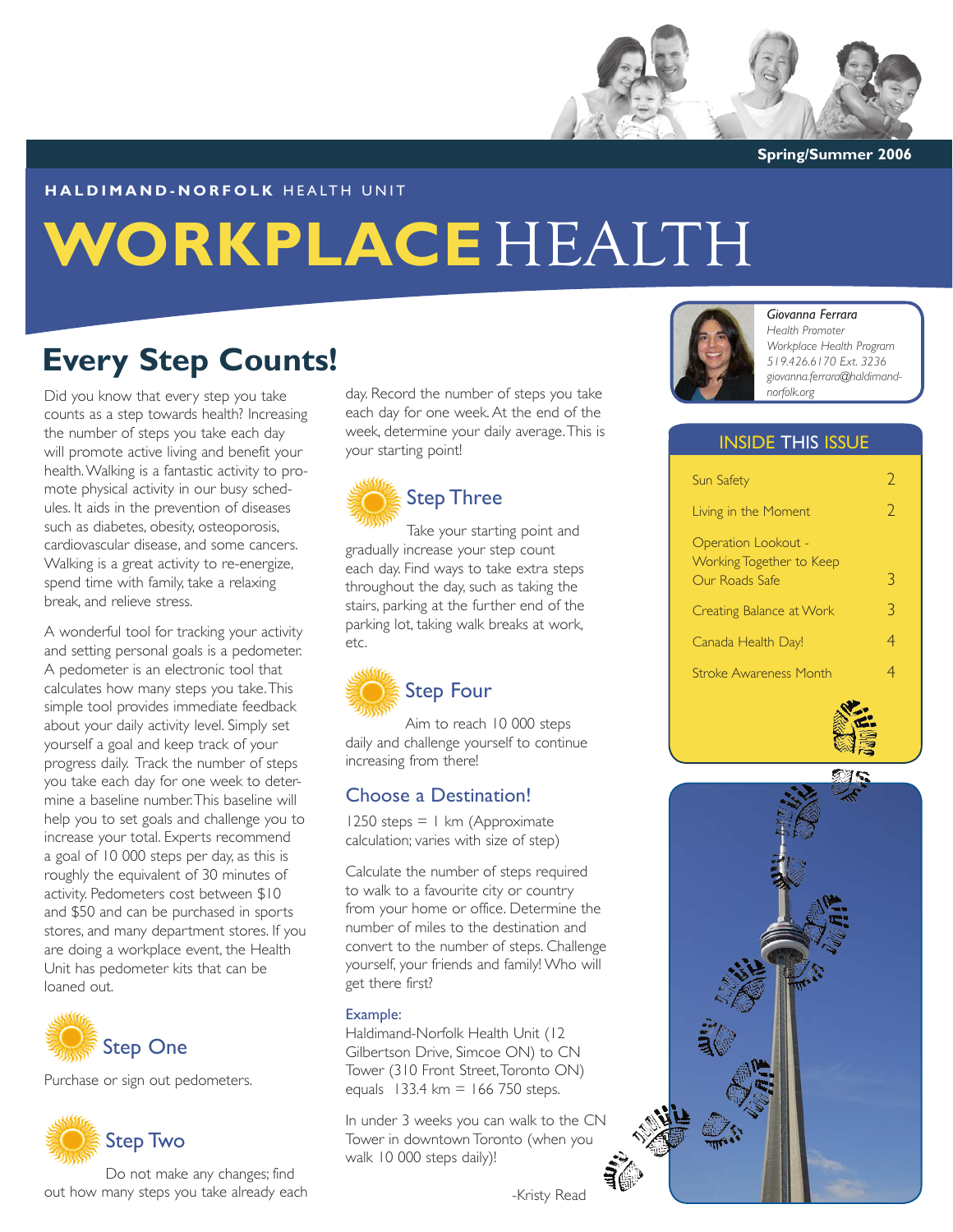# Sun Safety

During the spring and summer months, as we begin to spend more time outside and in the sunlight, it is important to practice sun safety. If you work in an environment that requires you to work outdoors, participate in outdoor activities, or spend any time in the sun, you need to be sun prepared! Ultra-violet (UV) radiation from the sun is becoming increasingly dangerous. The UV index measures the strength of the sun's ultraviolet rays. The higher the number, the stronger the sun. It is important to be aware of the sun's harmful effects and take action to protect yourself. According to the Canadian Cancer Society, anyone born today has a 1 in 7 chance of developing skin cancer in his or her lifetime.

#### **There are three basic types of ultra-violet radiation:**

UV-A -Least energetic form -Causes skin aging and wrinkles

- UV-B -The most harmful -Can cause skin cancer, cataracts and sunburns
- UV-C -Stronger than UV-B -Filtered out by the atmosphere and does not reach the earth's surface

#### **Sun Protection Tips**

- Check the UV index forecast daily (damaging UV rays occur even on cloudy days).
- The UV ray's are strongest between 11:00 am and 4:00 pm. Try to plan activities before and after this time when possible.
- Look for shaded areas when possible or use an umbrella to create extra shade.
- Apply sunscreen 15-30 minutes before sun exposure and re-apply as directed on the container. Health Canada recommends a sunscreen with sun protection factor (SPF) 15 or higher.
- Sunscreen expires, check the container for the expiry date.
- Wear sunglasses to protect against sun damage to your eyes.
- Wear protective clothing that is lightweight and loose fitting.
- Don't forget to drink extra water, especially during physical activity.



| UV Index  | <b>Reading</b> | What you can do to protect yourself.                                                                                                                          |
|-----------|----------------|---------------------------------------------------------------------------------------------------------------------------------------------------------------|
| Low       | 2 or less      | Minimal protection needed if outside for less than one<br>hour. Wear sunglasses on bright days.                                                               |
| Moderate  | $3 - 5$        | Cover up, wear a hat, sunglasses and sunscreen if outside<br>for 30 minutes or more.                                                                          |
| High      | $6 - 7$        | Protection required. Reduce time in the sun between 11:00<br>a.m. and 4:00 p.m. Seek shade, cover up, wear a hat, sun-<br>glasses and sunscreen.              |
| Very High | $8 - 10$       | Take full precautions (see 'high' category) and avoid the sun<br>between 11:00 a.m. and 4:00 p.m.                                                             |
| Extreme   | $ $ $ $ +      | Very rare in Canada. Take full precautions and avoid the sun<br>between 11:00 a.m. and 4:00 p.m. Unprotected skin will be<br>damaged and can burn in minutes. |

UV rays cannot be seen or felt. Take action to prevent yourself from being harmed. For more information visit http://cancer.ca

# Living in the Moment

In Richard Carlson's book "Don't Sweat the Small Stuff", he suggests that one of the most important questions you can ask yourself is "are you making the best of this moment"? When you are feeling stressed, PAUSE, take a deep BREATH and take a MOMENT to ask yourself the following questions:

- Are you thinking about something stressful?
- Are you reminding yourself once again how incredibly busy you are?
- Are you justifying in your mind your "right to be upset"?
- Are you reinforcing a negative belief?
- Are you using the present moment to its fullest advantage?
- Are your 'attitude' and 'thinking' positive?
- Are you being solution oriented?

Rather than spending time focusing on your stress and being overwhelmed by everything that needs to be done, take the time to re-focus your attention on the present and develop a plan of action.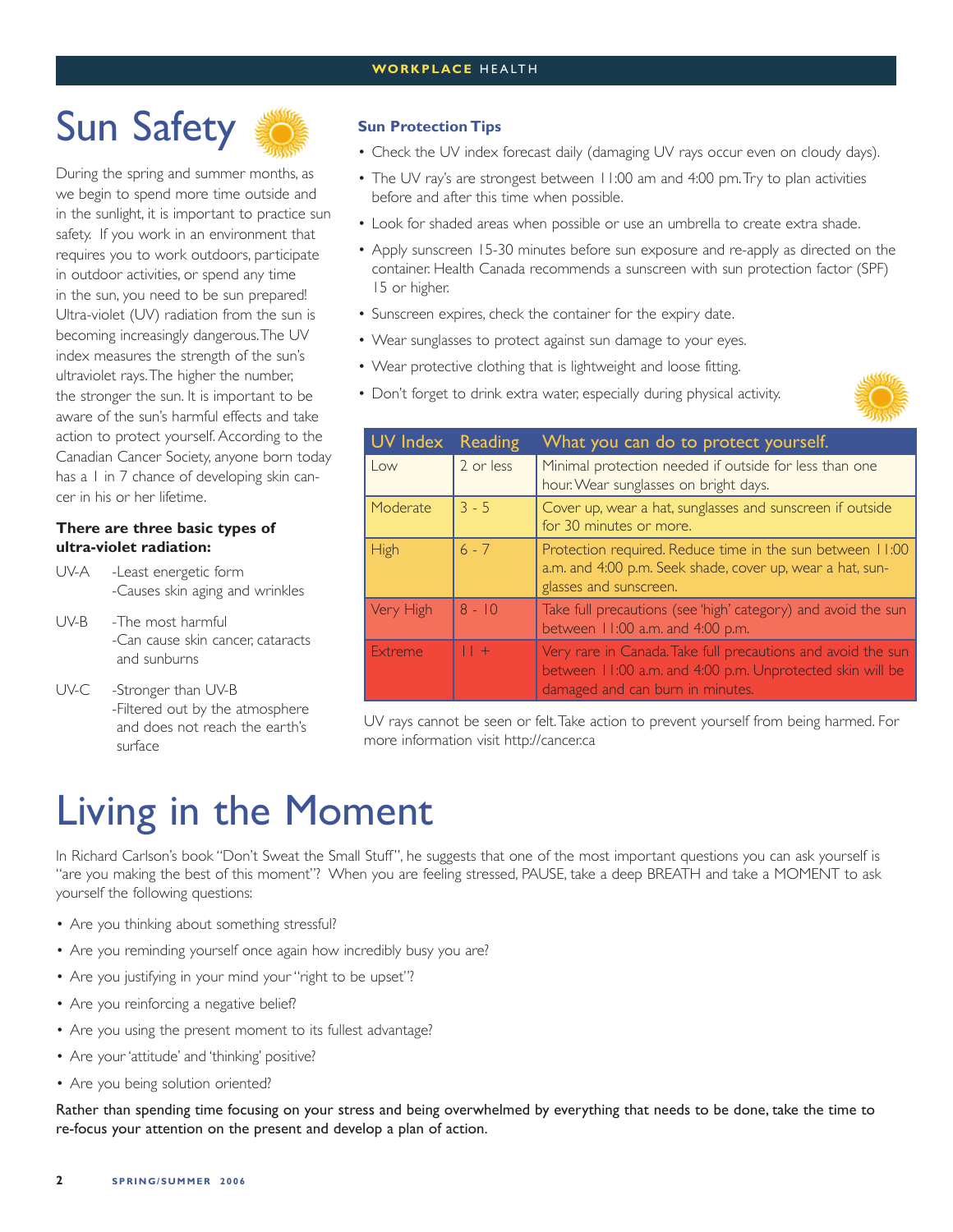# **Operation Lookout... Working Together to Keep Our Roads Safe**

With summer fast approaching, so are many preventable motor vehicle crashes involving alcohol. Research shows that drinking and driving collisions go up during the summer months (June, July, August) resulting in a number of deaths. However, if we pull together as a community we may be able to prevent impaired driving tragedies and save many lives.

#### **How big of a problem is drinking and driving?**

According to the 2005 Road Safety Monitor on Drinking and Driving:

- An estimated 3.5 million Canadian drivers reported having driven after drinking sometime in the past month.
- An estimated 1.5 million Canadian drivers reported having driven in the past year even though they felt they were over the legal limit.
- Over 7.8 million trips were made in the past year during which the driver felt they were over the legal limit.

These numbers are discouraging; however,

it is important to note that 84% of all these impaired driving trips are accounted for by less than 3% of drivers. Thus, reaching this small group of individuals through public awareness should reduce the extent of alcohol-related problems on the road.

#### **What is my community doing to help?**

The Counties of Haldimand and Norfolk are supporting the fight against impaired driving by offering the Operation Lookout program. It is a community based antidrinking and driving program that is resolved to deter and remove impaired drivers through public awareness (i.e., posters, brochures, media coverage and community events). It encourages the public to report suspected impaired drivers to the police by calling 911.

#### **Is there anything I can do to help?**

You can help by participating in the Operation Lookout program and reporting impaired drivers. If you are interested in receiving a free Operation Lookout poster for your workplace, please contact Michelle Lyne, Health Promoter at (519) 426-6170

ext. 3274 or (905) 318-6623 (free from 905) ext. 3274 or via email michelle.lyne@ haldimand-norfolk.org.

**REPORT IMPAIRED DRIVERS**  $DIAL 911$ **OPERATION LOOKOUT** 



### **Creating Balance at Work**

Many people spend up to 60% of their waking hours at work; a significant portion of their lives! A balanced lifestyle

helps us to feel in control, satisfied and reduces stress. To create a balanced lifestyle we need to pay attention to our whole selves: body, mind and spirit. With the amount of time we spend at the workplace, it is valuable to address this balance in our work environment. Our physical environment can be organized to create a positive energy, enabling us to work comfortably and to our full potential.

#### **De-Clutter & Personalize Your Work Space**

Keeping a desktop and work space organized and clutter-free clears your thinking process and increases focus. A clutter-free desktop limits distractions, improves



concentration on current projects, and saves valuable time. Remember to keep essential items on your desktop and mate-

> rials used most often within arm's reach or one roll of your chair; this will maintain work flow and efficiency. Personalize your desktop with your favourite colours, objects and photographs. Use music if possible to alter your moods and positively affect your mind and body.

#### **Feng Shui for the Office**

Balance and positive energy flow are the basic concepts behind feng shui, a discipline that believes your physical environment can alter your experiences in life. Feng shui can be described as wealth of mind and body. According to feng shui, a deliberate arrangement of items in your office can create a balanced flow of energy in your business and work. Your desktop at work is a great place to organize and personalize according to the principles of feng shui!

-Kristy Read